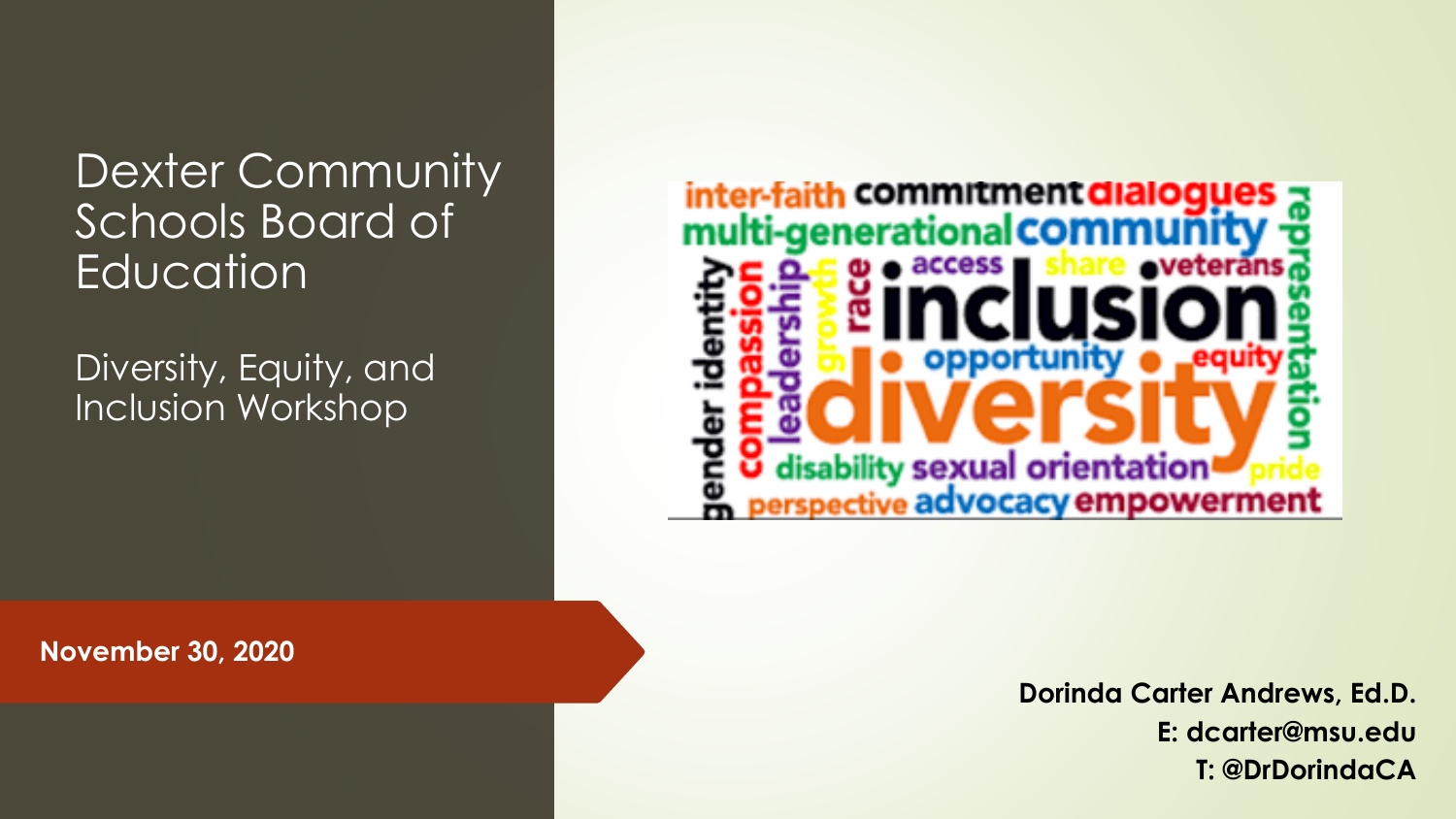#### Goals and Objectives

- Understand the tenets of DCS's emerging strategic DBIE vision
- Examine Board commitments to antiracism and connections to cultivating culturally responsive school environments
- Identify priority areas for eliminating racism and all forms of oppression and discrimination in the district

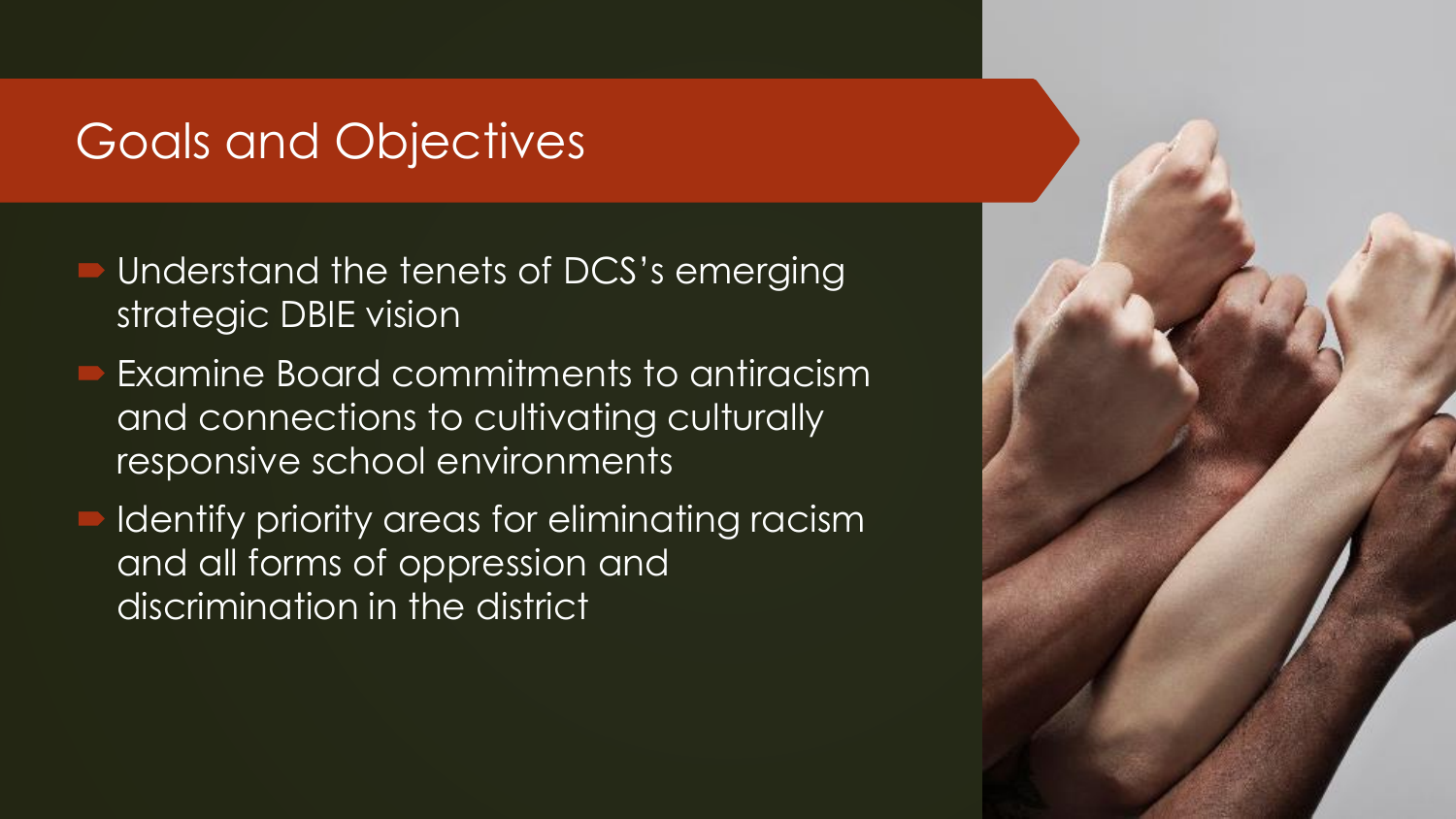#### Anti-racist and Justice-Focused Work

- 1. What do we believe?
- 2. What are our goals?
- 3. What are our outcomes?

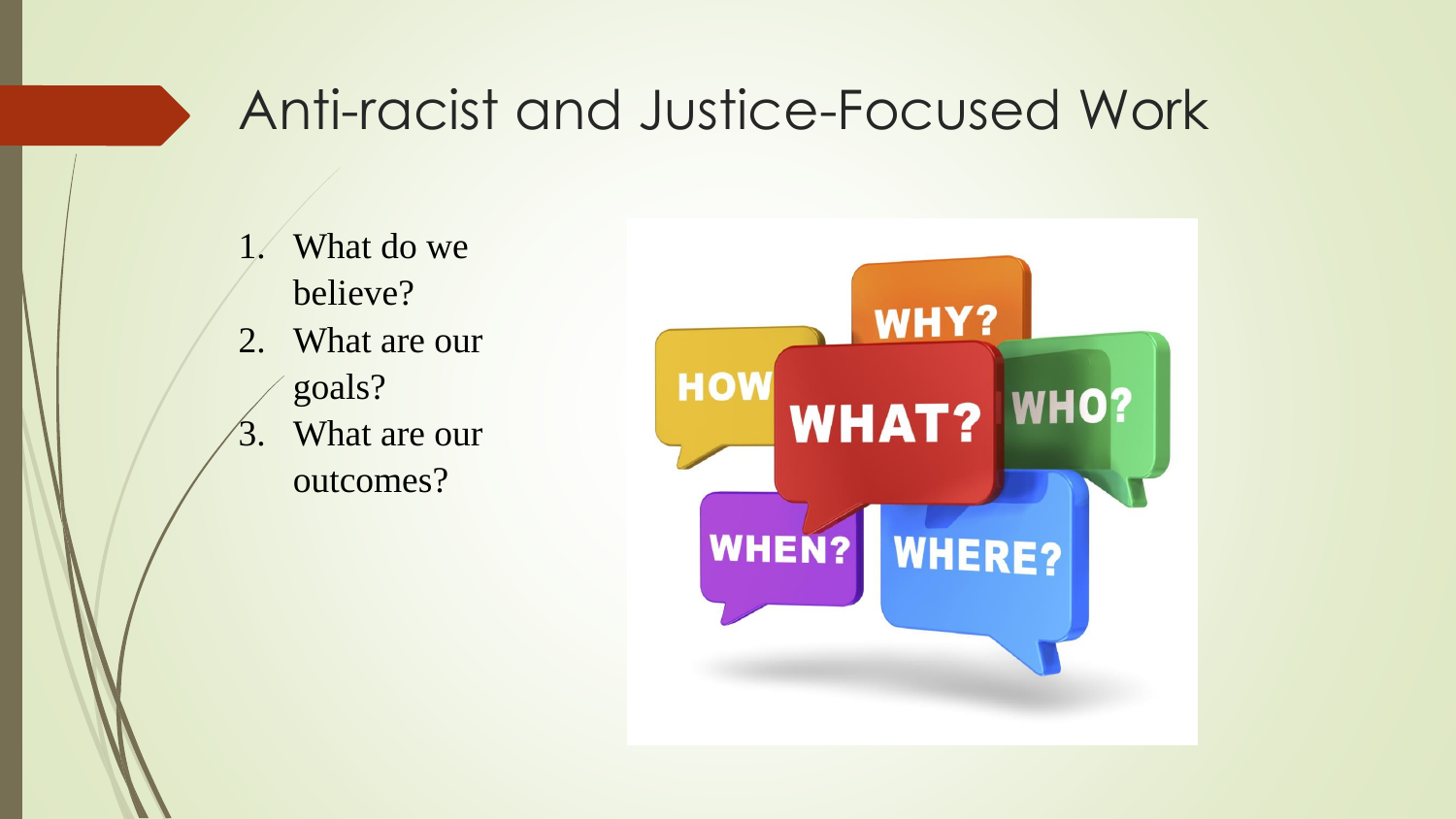

- 1. In the next three years, what do you want Dexter Community Schools to be known for?
- 2. *In the next three years, what do* you want people to be saying about diversity, equity, and inclusion in DCS?
- 3. What are the top three priority areas related to equity and justice in the district?
- 4. What are the top three priority areas related to **racial** equity and justice in the district?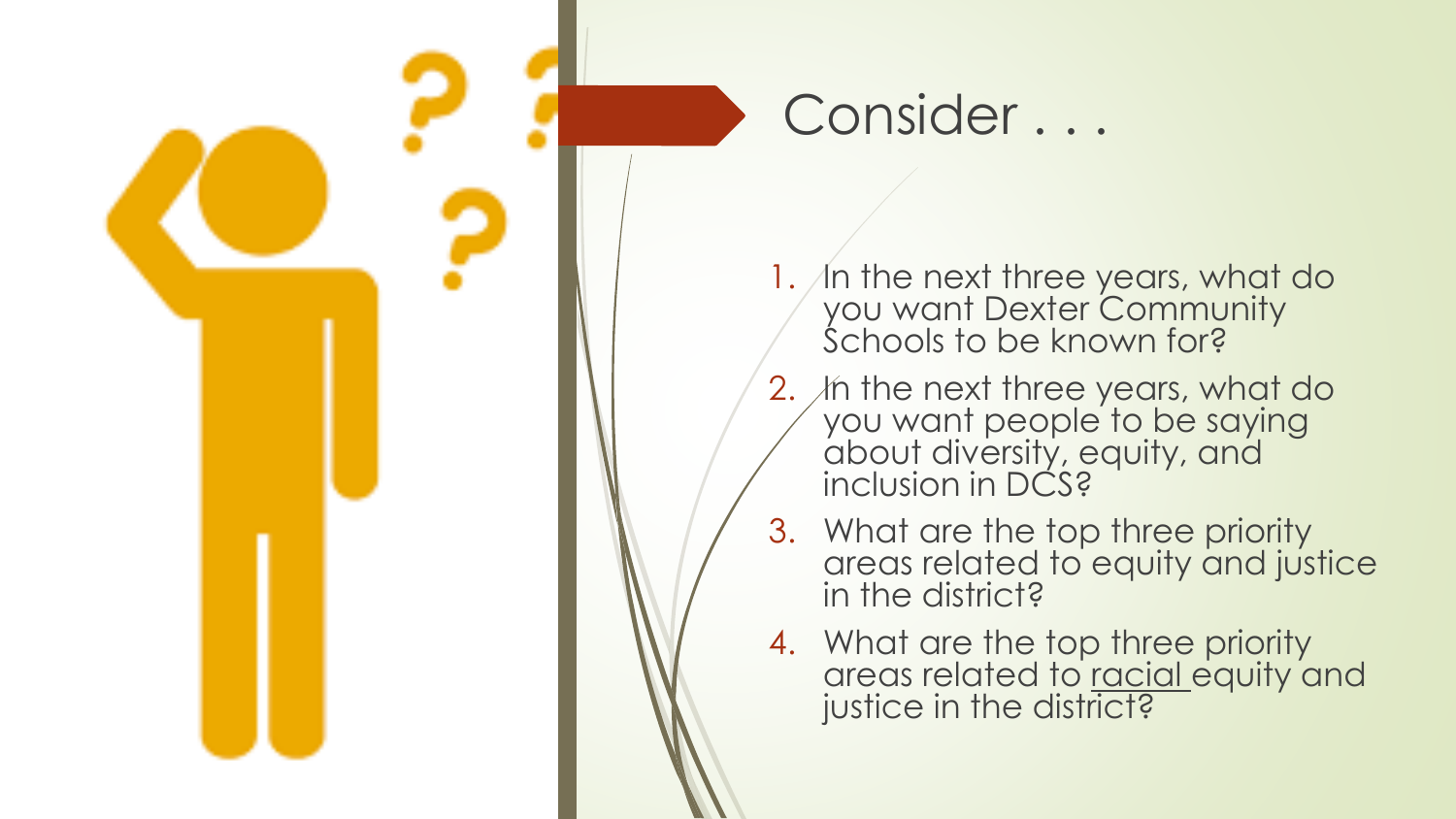## Diversity, Belong, Inclusion and Equity Vision

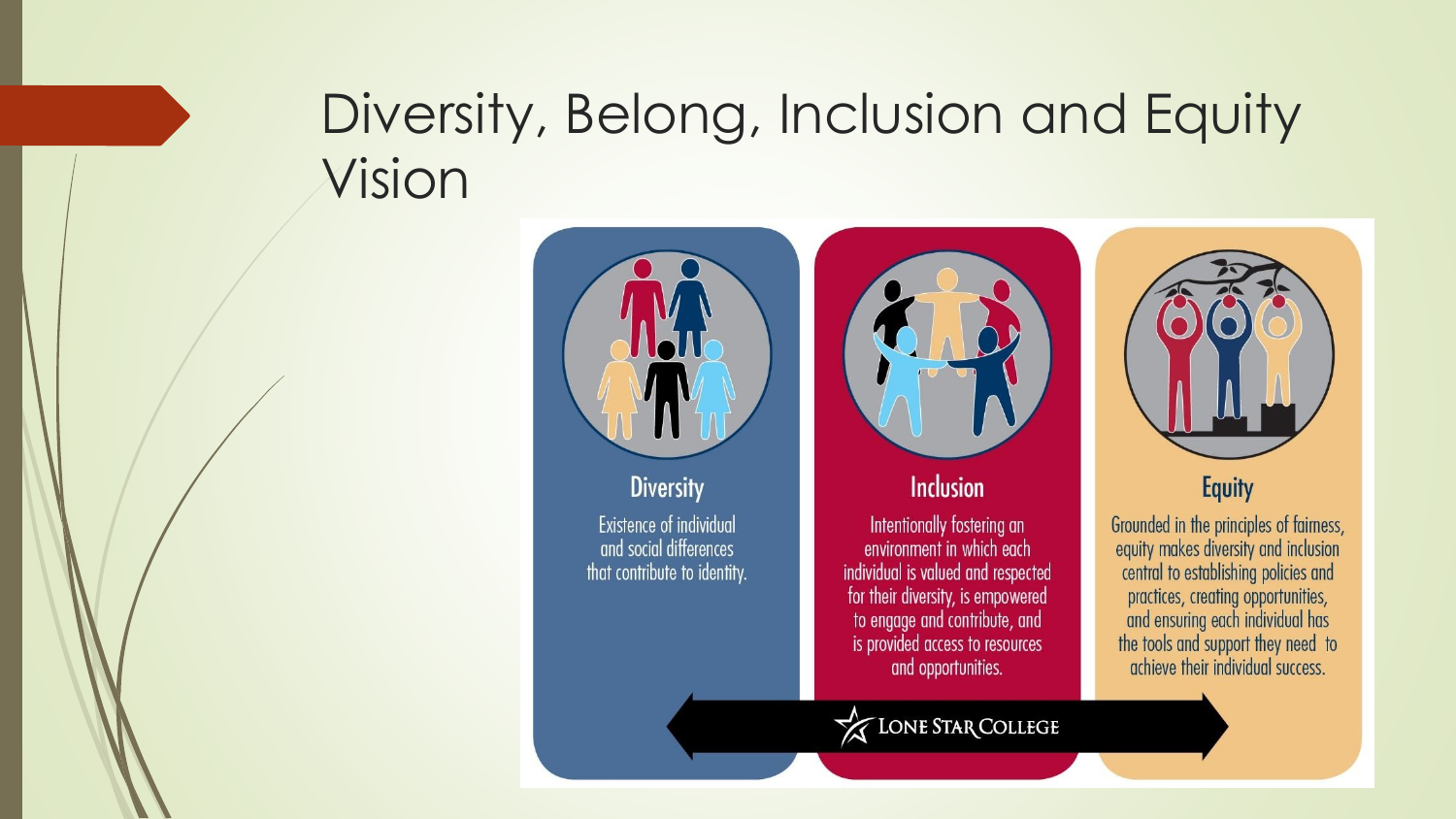## Diversity, Belong, Inclusion and Equity Vision

 **Diversity** - the similarities and differences between individuals, accounting for all aspects of one's personality and individual identity. It implies variety in characteristics like race, ethnicity, gender, religion, age, ability.

**"Diversity is being invited to the party" Vernā Myers**

**Student Demographics** 

- ■93% white; 2.5%; Hispanic/Latinx; 2% biracial; 1% Asian; 0.7% Black
- ■6.4% of total students are SOCs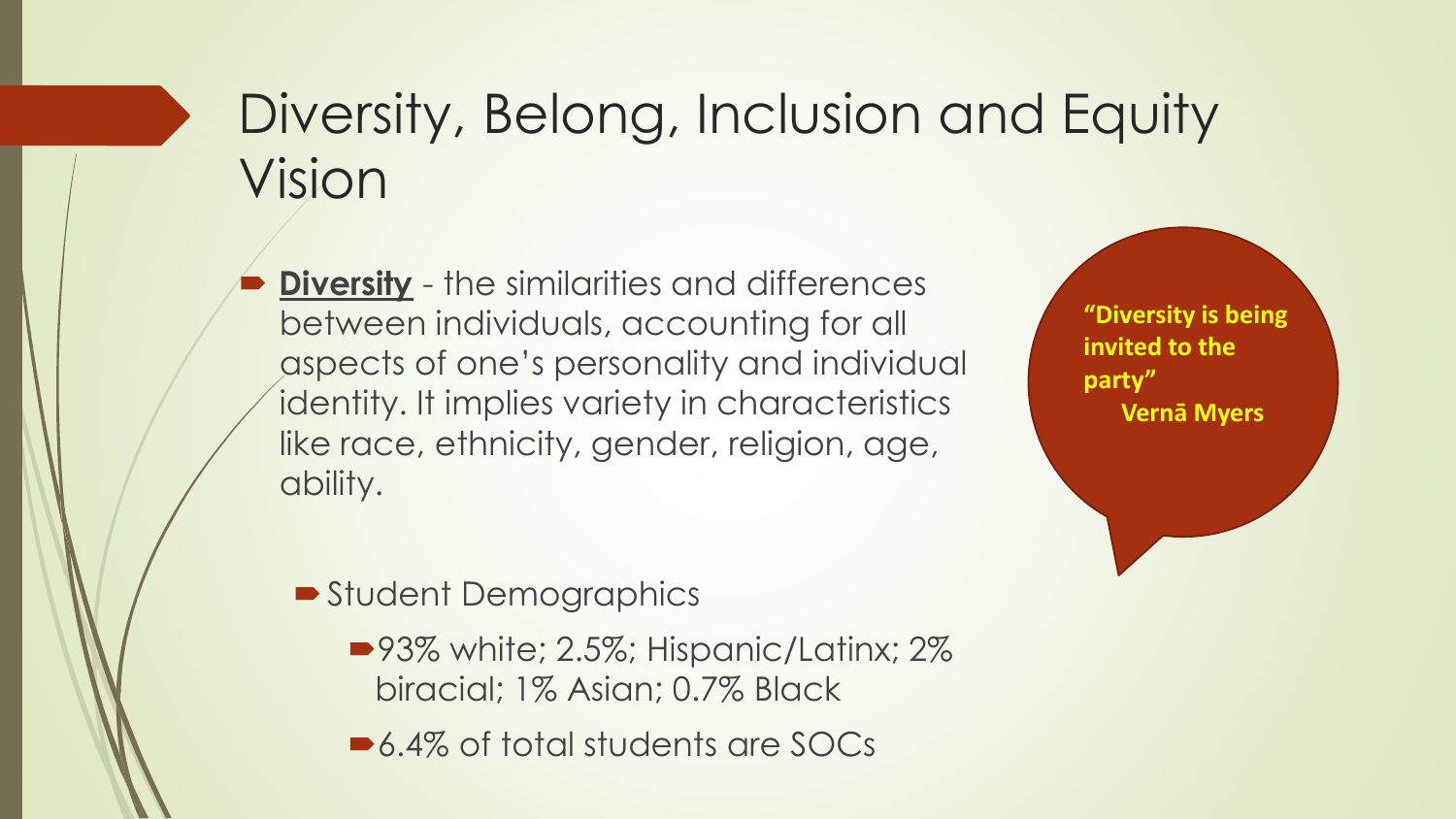#### Diversity, Belong, Inclusion, and Equity

**Inclusion** - Inclusion is a point at which an organization values and reflects the voice, contributions, and interests of a multifaceted student population. In addition, the organization has created systems, policies, and practices to build a critical mass of diversity that creates a culture of belonging.

**"Inclusion is being asked to dance." Vernā Myers**

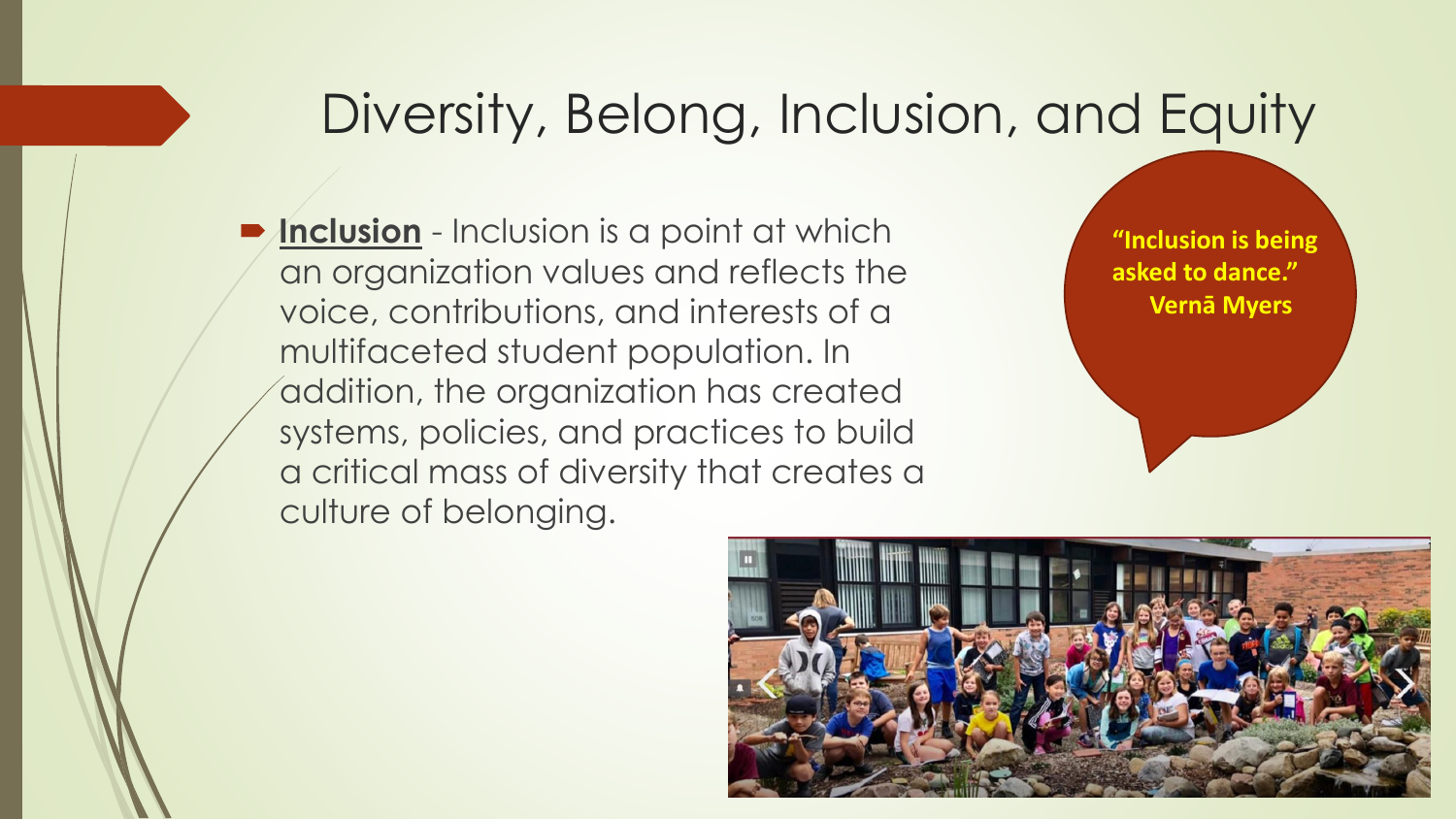## Sense of Belonging

- 1. How much students feel that they are valued members of the school community
- 2. How much faculty and staff feel that they are valued members of the school community and the school community of  $\frac{1}{1}$ . Close relationships are



- fostered
- 2. Feelings of inclusion in the environment
- 3. Feelings of love, care, and validation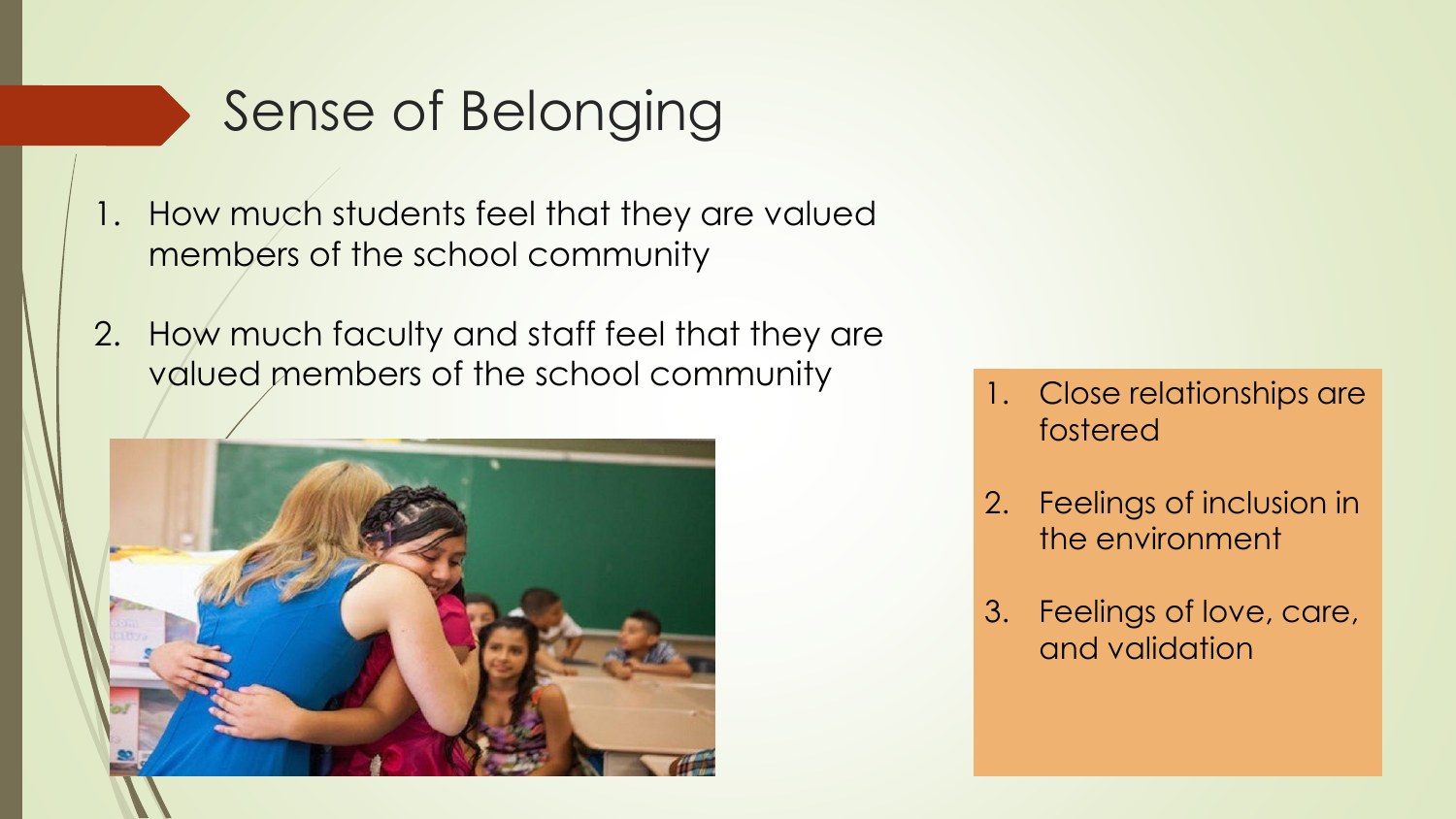# Diversity, Belong, Inclusion, and Equity

- **Equity** a commitment to not only increase representation, but also to begin implementing policies and practices that will allow diverse people to flourish and succeed within the organization.
	- It is accessing what else needs to be implemented, thought about, and/or stopped.
	- It is color conscious, views the impacts of inequities and power imbalances on access to opportunities, resources, and outcomes.
	- It questions patterns in context of historical exclusion and discrimination.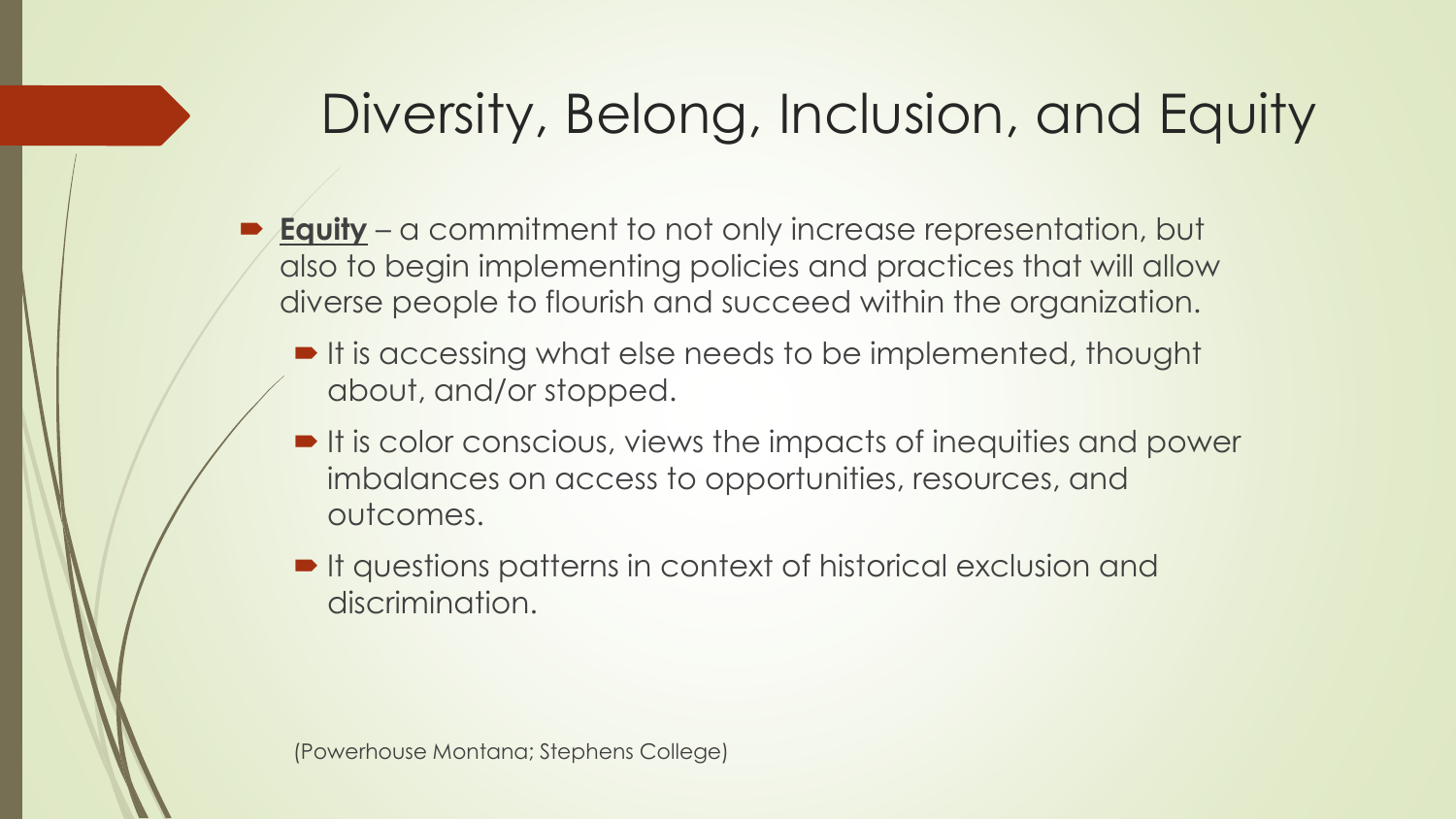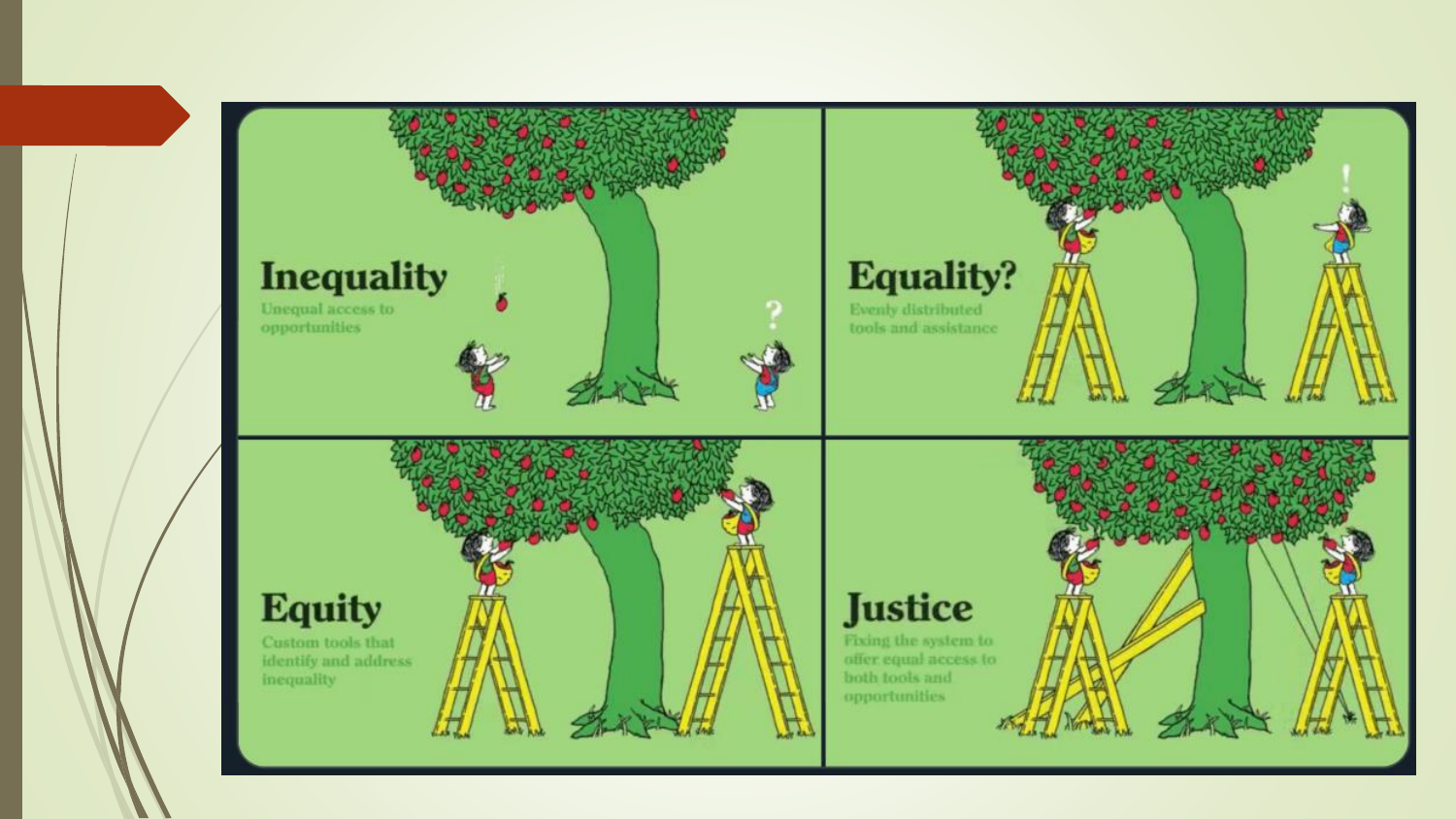# Resolution Examination Against DBIE Vision

- **Questions to consider** 
	- 1. What are the stated commitments in the Resolution?
	- 2. Where is there overlap with the top priority areas? Where is the difference?
	- 3. Have we stated anything in the resolution as a commitment that is not stated as a priority area? If so, add it to your list of priority areas.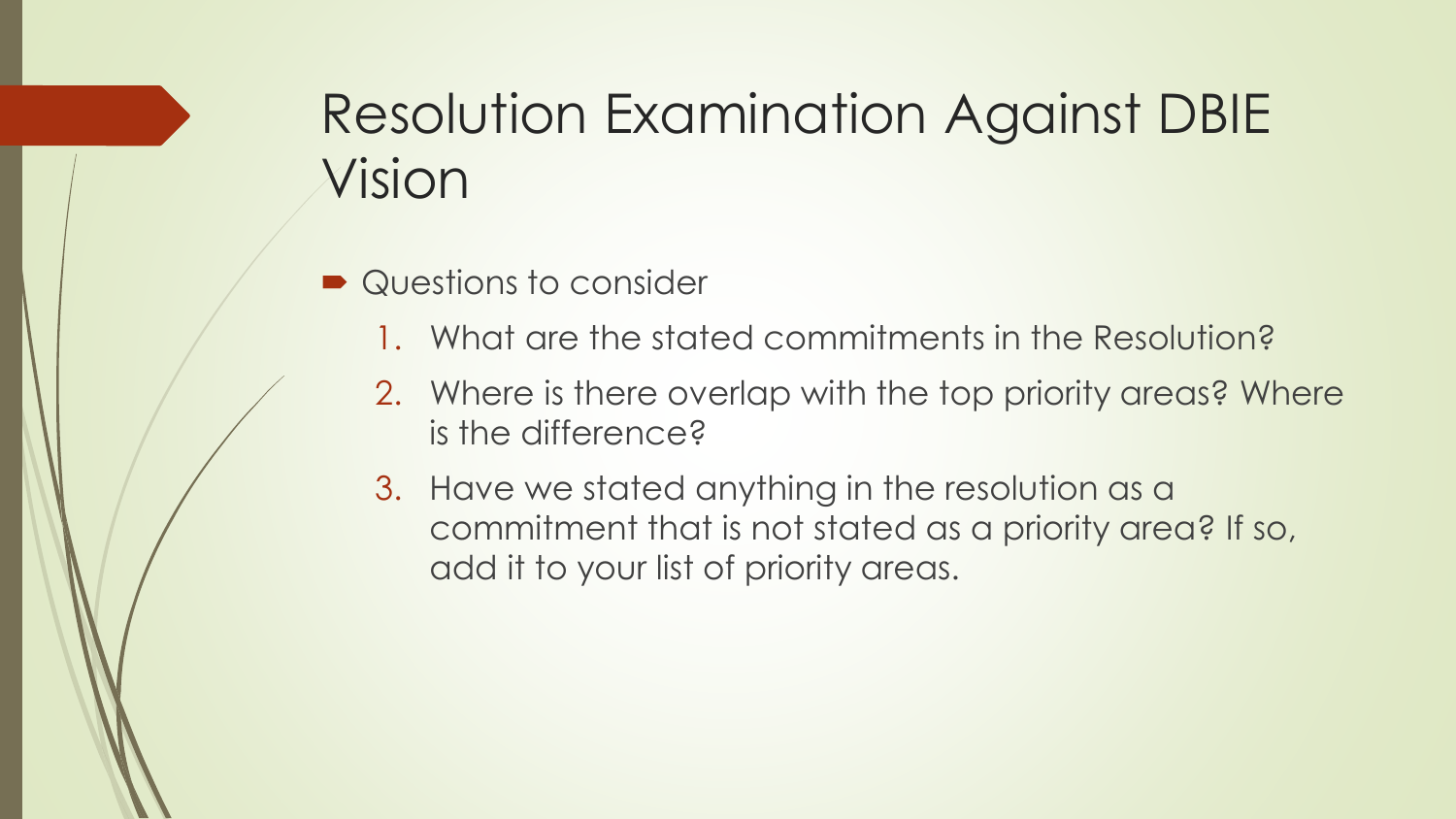# What Stuck?

- An 'Aha' moment
- A pleasant surprise
- Something that you had to struggle with to understand
- Something that you don't agree with
- Something that you agree with strongly
- Something you thought was particularly interesting
- Something you didn't expect
- **► An insight or solution**
- Something you want to know more about/A question that you have